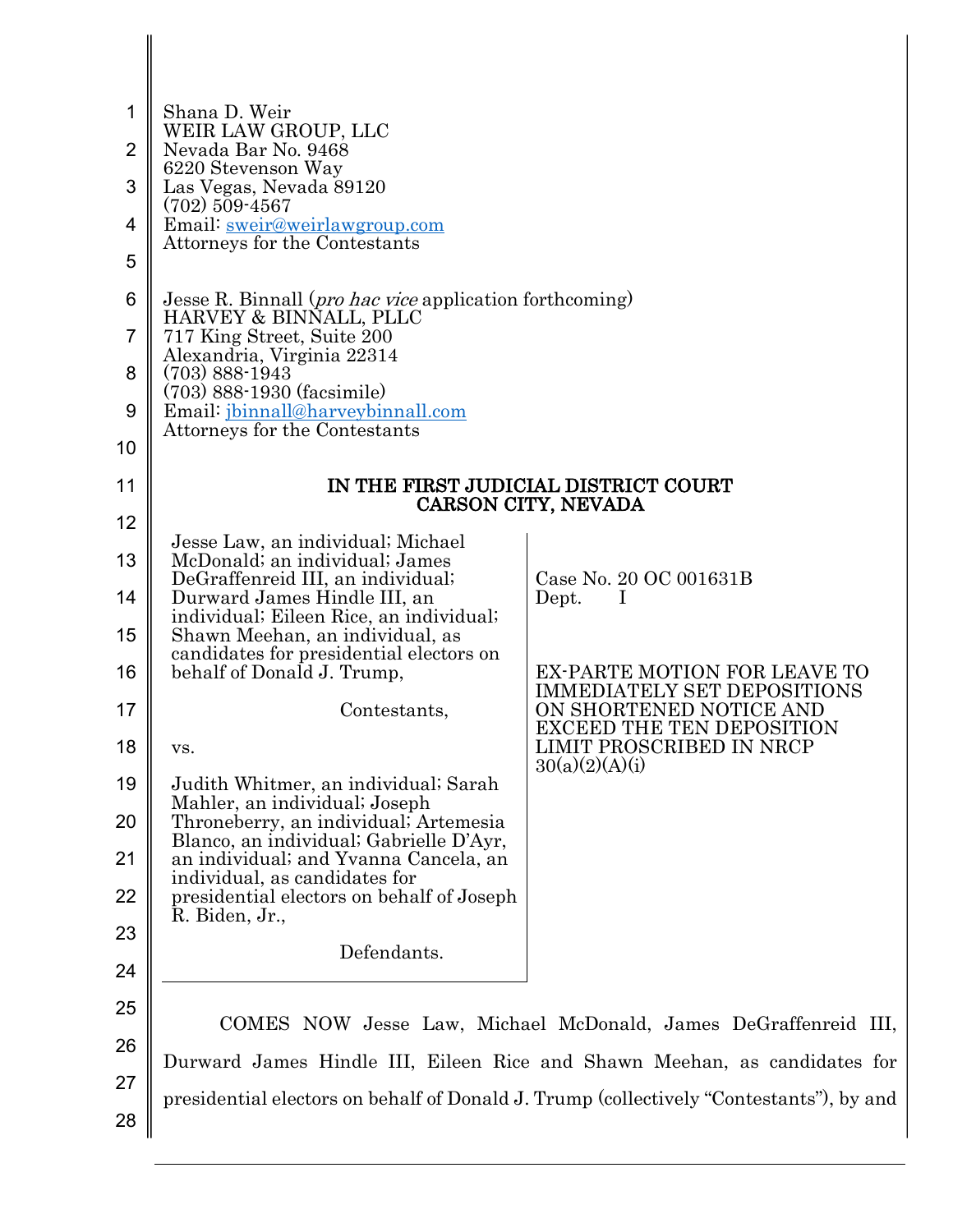1 2 3 4 5 6 7 8 9 10 11 12 their attorney of record Shana D. Weir, Esq. and Jesse R. Binnall, Esq. (pro hac vice application forthcoming), and hereby submit this Ex-Parte Motion for Leave to Immediately Set Depositions on Shortened Notice and Exceed the Ten Deposition Limit Proscribed in NRCP  $30(a)(2)(A)(i)$  ("Motion"). Good cause exists to grant Contestants the relief sought herein in light of the shortened and expedited nature of election contest proceedings pursuant to NRS 293.410, and Contestants consequent inability to comply with the notice requirements set forth in NRCP 30(b)(1) or NRCP 45(a)(4)(A). Pursuant to Local Rule 3.19, counsel for Contestants provided notice of the instant Motion to counsel for Defendants on November 20, 2020. See Exhibit A attached to the Declaration of Shana D. Weir, filed herewith. This Motion is based upon the pleadings and papers on file with the Court and any argument entertained by the Court.

13

## I. **INTRODUCTION**

14 15 16 17 18 19 20 As this Court is aware, Contestants have an extremely limited timeframe to present evidence to this Court to challenge the results of the 2020 Presidential Election (the "Election"). The trial must be completed in time to allow review by the Nevada Supreme Court prior to the December 8, 2020 Federal statutory deadline (3 U.S. Code Section 5) for Nevada to settle all election contests and determine its electors, ahead of the December 14, 2020 deadline for Nevada's six (6) electors to attend the United States Electoral College.

21 22 23 24 25 As a result, the relief requested herein is necessary to ensure that Contestants have a full and fair opportunity to take all necessary depositions and prepare for trial. Contestants respectfully request that this Court allow Contestants to: (1) immediately notice depositions on forty-eight hours' notice; and (2) exceed the ten deposition limit set forth in NRCP  $30(a)(2)(A)(i)$ .

26

## II. LEGAL STANDARD

27 28 Separate and apart from the rules of civil procedure, this Court has the inherent authority to manage the judicial process so as to achieve the fair, orderly, and

- 2 -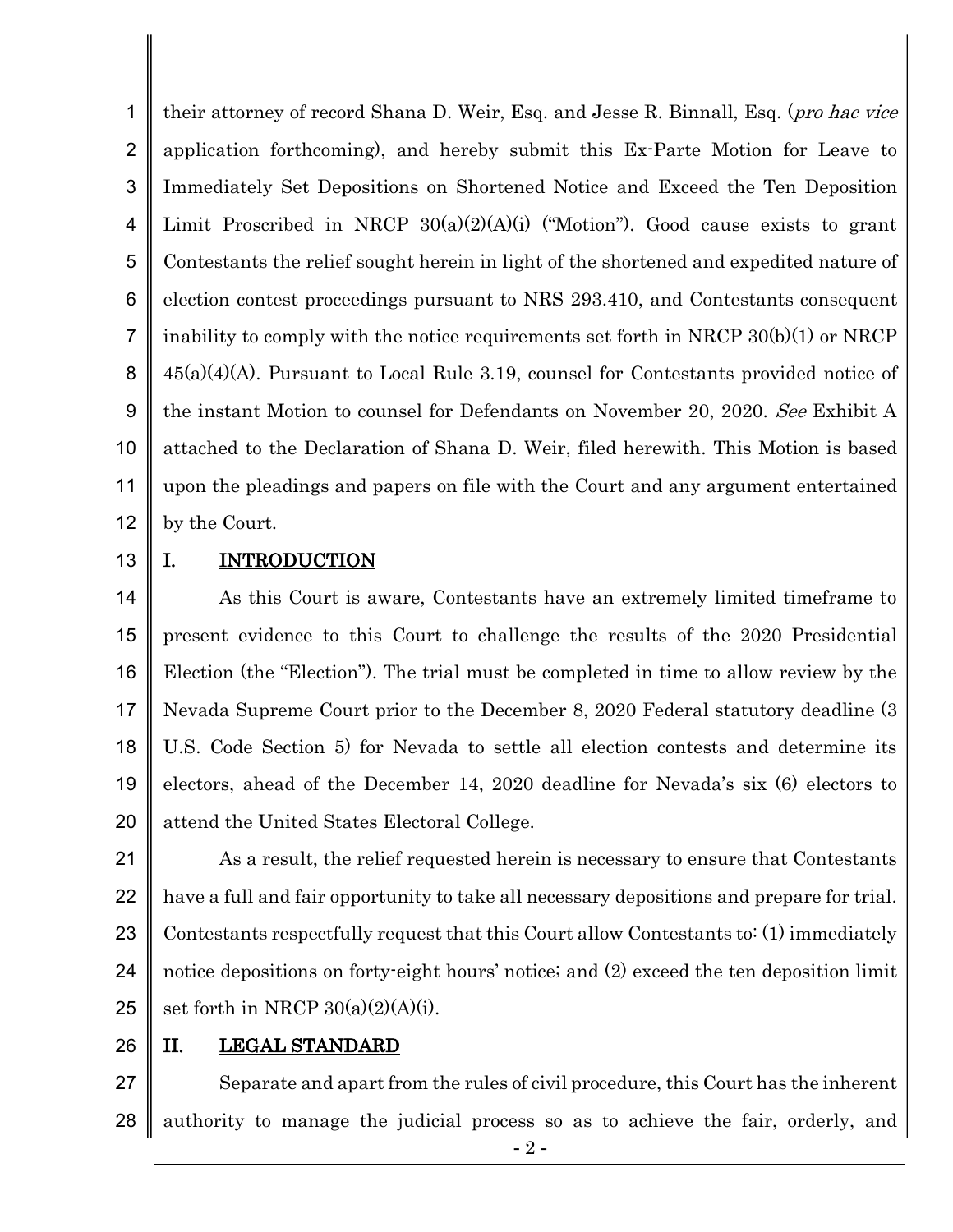1 2 3 4 5 6 7 expeditious disposition of cases. See 136 Nev. Adv. Op. 72 (quoting *Chambers v.* NASCO, Inc. 501 U.S. 32, 43, 111 S. Ct. 2123, 115 L. Ed.2d 27 (1991); Silvestri v. Gen. Motors Corp., 271 F.3d 583, 590 (4<sup>th</sup> Cir. 2001). Among other things, this Court's authority encompasses powers "'reasonable and necessary'" for the administration of court procedure and management of judicial affairs. Halverson v. Hardcastle, 123 Nev. 234, 261, 163 P.3d 428, 440 (2007) (quoting Borger v. Dist. Ct., 120 Nev. 1021, 1029, 102 P.3d 600 (2004)).

8

9

As a result, this Court has the inherent authority to grant Contestants the relief sought herein.

## 10 11 12 13 III. CONTESTANTS SHOULD BE GIVEN RELIEF FROM THE NOTICE REQUIREMENTS SET FORTH IN NRCP 30(b)(1) OR NRCP 45(a)(4)(A) IN LIGHT OF THE EXPEDITED NATURE OF ELECTION CONTEST PROCEEDINGS AND THE PENDING STATUTORY DEADLINES.

14 15 16 17 18 19 Good cause exists to grant Contestants the relief sought herein given the extremely limited timeframe Contestants have to conduct discovery and present evidence to the Court in support of their claims. Because election contests are expedited statutory proceedings that do not comport with traditional litigation timelines, Contestants should be given relief from complying with the standard notice requirements set forth in NRCP  $30(b)(1)$  or NRCP  $45(a)(4)(A)$ .

20 21 22 23 24 25 26 The Court's November 19, 2020 Order To Set Hearing and For Service (the "Order") set an initial hearing for December 1, 2020. NRCP 30(b)(1) requires "a party who wants to depose a person by oral questions" to provide "not less than 14 days" written notice to every other party." Even if Contestants are allowed to take depositions following the December 1, 2020 hearing, it will be an impossibility to depose witnesses with statutory notice under NRCP  $30(b)(1)$  or NRCP  $45(a)(4)(A)$ before December 8, 2020.

27 28 Similarly, NRCP  $45(a)(4)(A)$  requires a subpoena that commands the production of documents to be served on all parties at least 7 days before it is served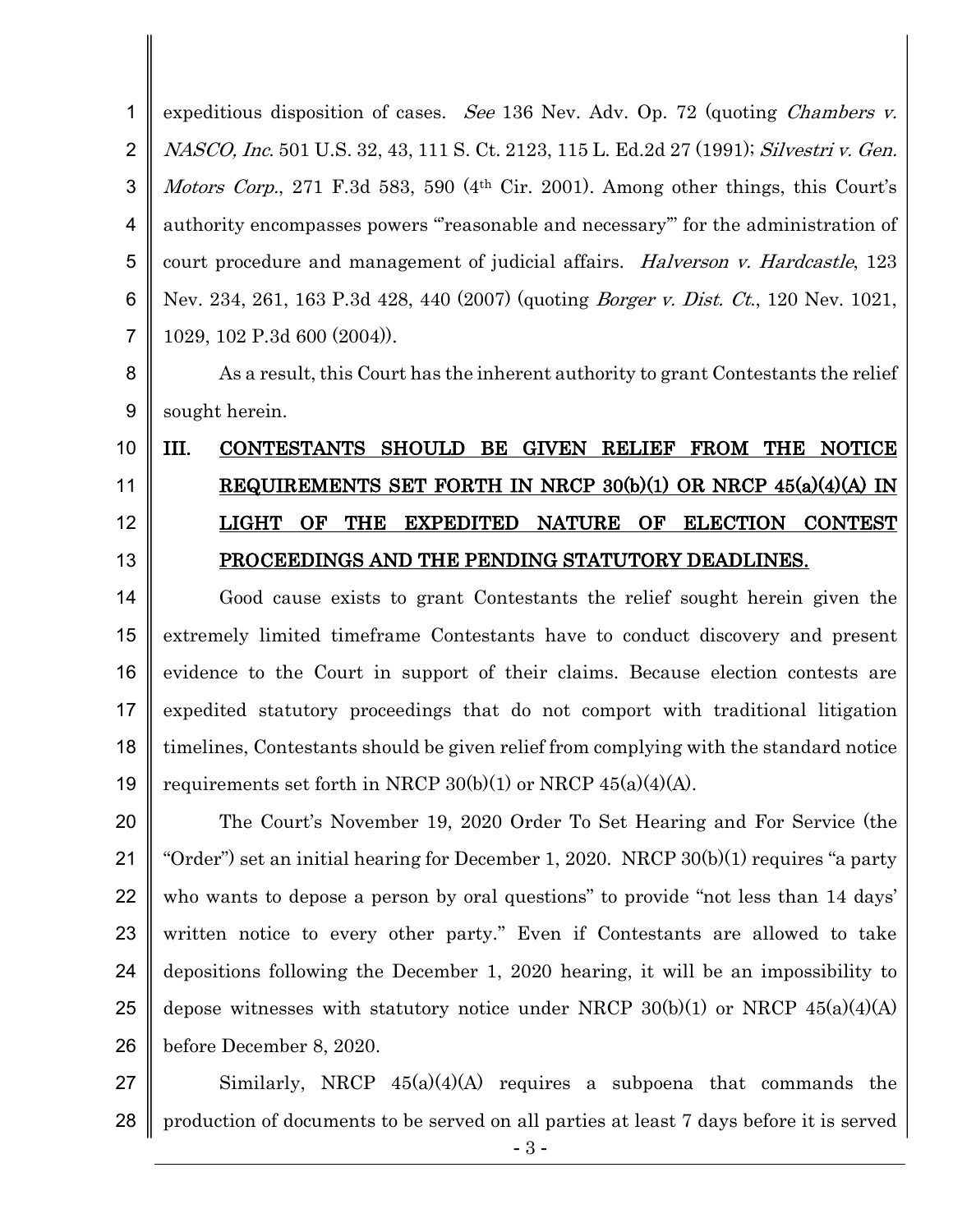1 2 3 4 on the person to whom it is directed. If Contestants are forced to wait until December 1, 2020 to provide the requisite 7-day notice to all parties, then Contestants could not even serve the subpoena on the person to whom it was directed until after December 8, 2020.

5 6 7 8 9 10 11 12 Forcing Contestants to wait until December 1, 2020 to notice depositions would be unduly prejudicial and contrary to interests of justice and fairness. Given the gravamen of the issues at stake in this action, and the limited days Contestants have to gather and present evidence to the Court, Contestants would face irreparable harm if they were forced to wait until December 1, 2020 to conduct discovery. As the party bearing the burden of proof, Contestants should be afforded a full a fair opportunity to conduct discovery and present evidence in support of their claims. This inherently includes taking all necessary depositions as soon as possible.

13 14

## IV. CONTESTANTS SHOULD BE GIVEN LEAVE TO TAKE MORE THAN TEN DEPOSITIONS IN THIS ACTION.

15 16 17 18 19 20 21 22 23 NRCP  $30(a)(2)(A)(i)$  requires a party to obtain leave of court if taking a deposition would "result in more than 10 depositions being taken." Contestants should be given leave to exceed the ten deposition limit given the plain language of NRS 293.415 that not only allows Contestants to "take the deposition of any witness" but states that "the matter shall be tried and submitted so far as may be possible upon depositions." The statute underscores the importance of deposition testimony. Contestants should be allowed to "take the deposition of any witness" they deem necessary and should not be constrained by the ten deposition limit set forth NRCP  $30(a)(2)(A)(i)$ .

24 25 26 For the reasons set forth herein, Contestants respectfully request that the Court allow them to: (1) immediately notice depositions on forty-eight hours' notice; and (2) exceed the ten deposition limit set forth in NRCP  $30(a)(2)(A)(i)$ .

- 27  $/ / /$
- 28 / / /

- 4 -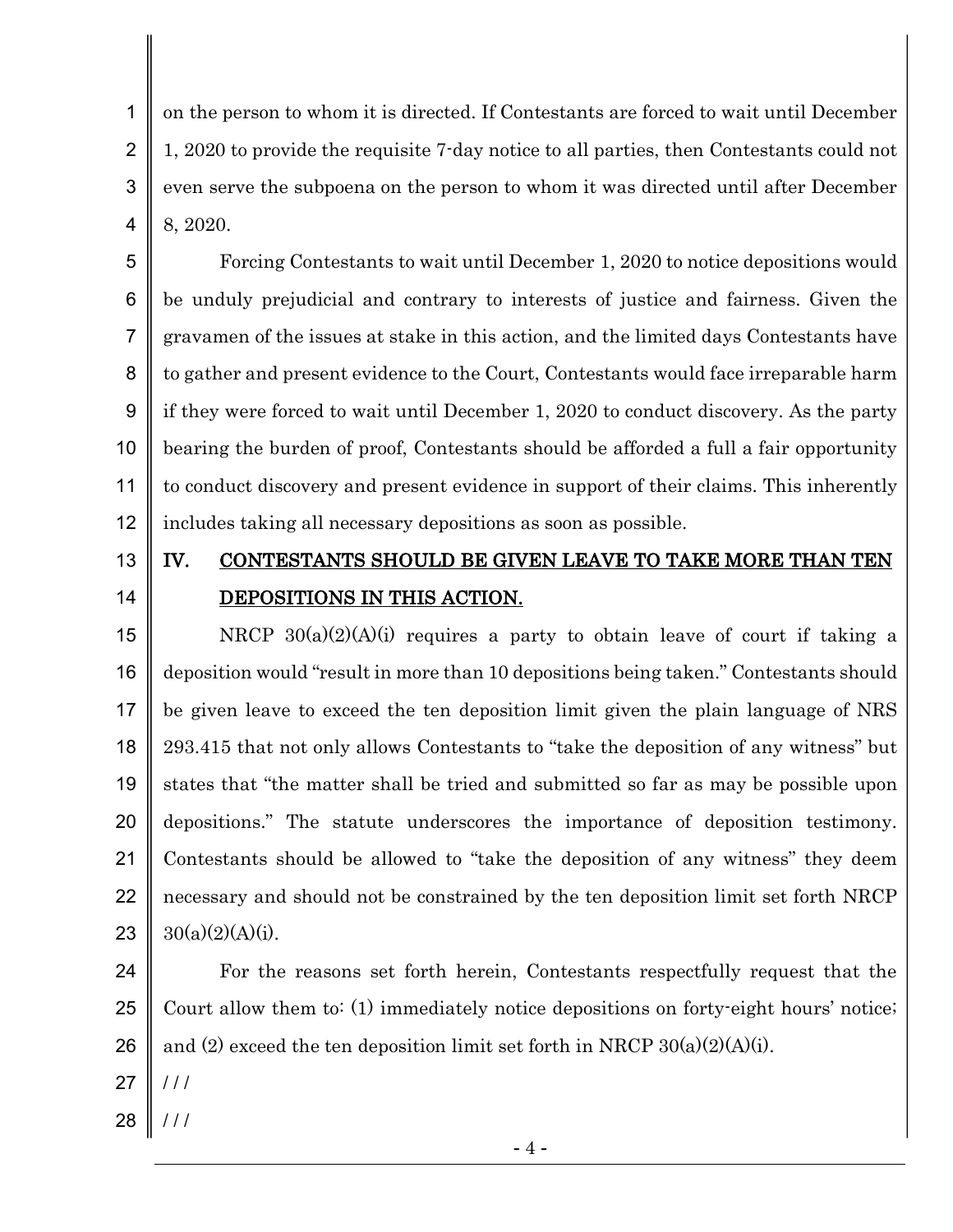| 1              |                                                                               | <b>AFFIRMATION</b>                                              |
|----------------|-------------------------------------------------------------------------------|-----------------------------------------------------------------|
| $\overline{2}$ | The undersigned attorney does hereby affirm, pursuant to NRS 239B.030,        |                                                                 |
| 3              | that this document and any attachments do not contain personal information as |                                                                 |
| 4              | defined in NRS 603.040 about any persons.                                     |                                                                 |
| 5              |                                                                               |                                                                 |
| 6              | Dated: this 20 <sup>TH</sup> day of November, 2020                            | WEIR LAW GROUP, LLC                                             |
| $\overline{7}$ |                                                                               |                                                                 |
| 8              |                                                                               |                                                                 |
| 9              |                                                                               | BY:<br>SHANA D. WEIR, ESQ. SBN 9468                             |
| 10             |                                                                               | 6220 Stevenson Way<br>Las Vegas, Nevada 89120<br>(702) 509-4567 |
| 11             |                                                                               | Email: sweir@weirlawgroup.com                                   |
| 12             |                                                                               |                                                                 |
| 13             |                                                                               |                                                                 |
| 14             |                                                                               |                                                                 |
| 15             |                                                                               |                                                                 |
| 16             |                                                                               |                                                                 |
| 17             |                                                                               |                                                                 |
| 18             |                                                                               |                                                                 |
| 19             |                                                                               |                                                                 |
| 20             |                                                                               |                                                                 |
| 21             |                                                                               |                                                                 |
| 22             |                                                                               |                                                                 |
| 23             |                                                                               |                                                                 |
| 24             |                                                                               |                                                                 |
| 25             |                                                                               |                                                                 |
| 26             |                                                                               |                                                                 |
| 27             |                                                                               |                                                                 |
| 28             |                                                                               | $-5-$                                                           |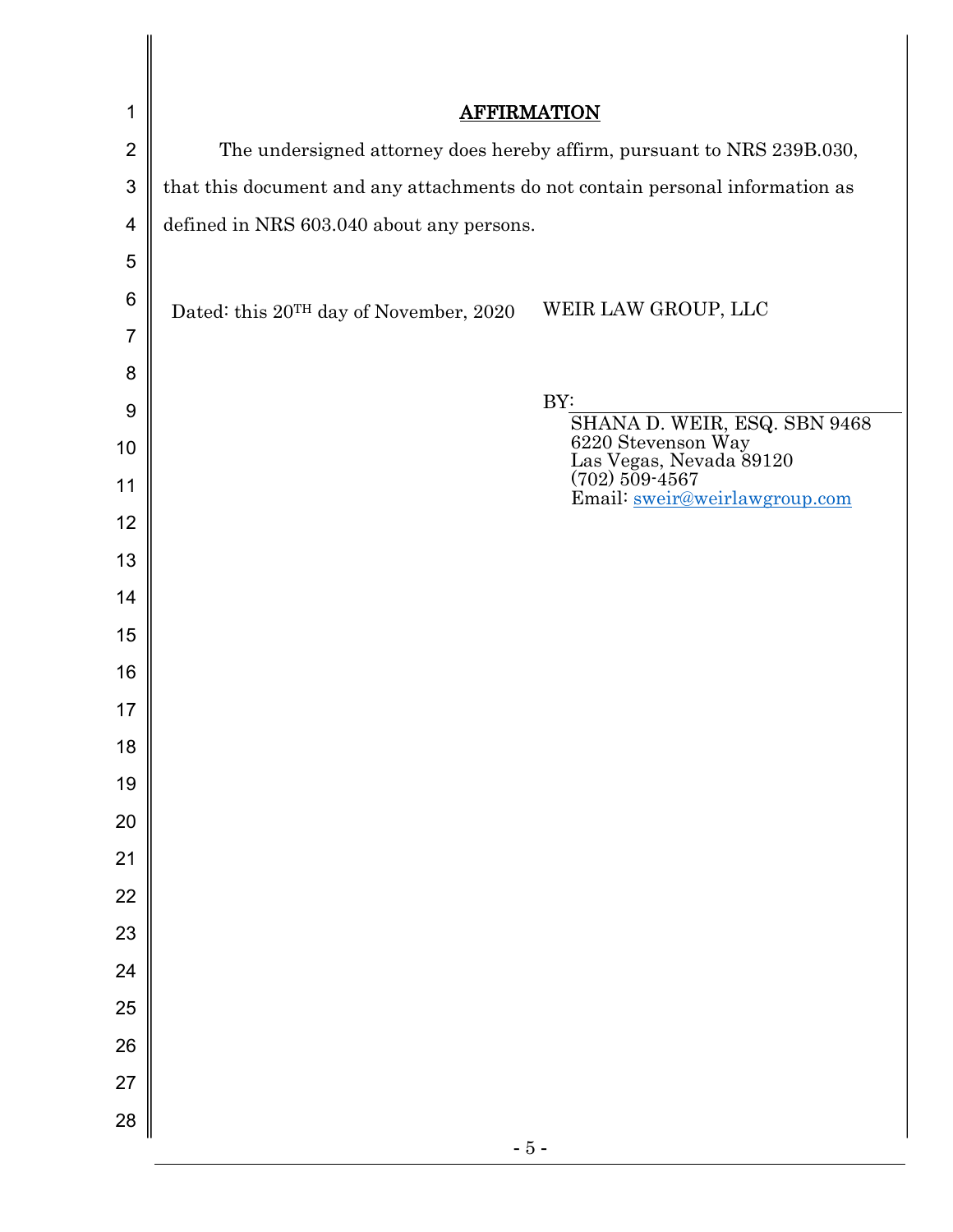| 1              | <b>DECLARATION OF SHANA WEIR</b>                                                     |  |  |
|----------------|--------------------------------------------------------------------------------------|--|--|
| $\overline{2}$ | I, Shana D. Weir, hereby declare as follows:                                         |  |  |
| 3              | I am an attorney duly licensed to practice law in the State of Nevada<br>1.          |  |  |
| 4              | and am the principal of Weir Law Group, LLC, counsel of record for the Contestants   |  |  |
| 5              | in the above-captioned action. The matters stated herein are true of my own          |  |  |
| 6              | personal knowledge and if called upon as a witness, I could and would competently    |  |  |
| $\overline{7}$ | testify thereto under oath.                                                          |  |  |
| 8              | On November 20, 2020, I e-mailed counsel for Defendants, Mr. Bradley<br>2.           |  |  |
| 9              | Schrager, a copy of the foregoing Ex Parte Motion for Leave to Immediately Set       |  |  |
| 10             | Depositions on Shortened Notice and Exceed the Ten Deposition Limit Proscribed in    |  |  |
| 11             | NRCP 30(a)(2)(A)(i) ("Motion") and advised counsel of my intent to file same. A true |  |  |
| 12             | and correct copy of the aforementioned e-mail is attached hereto as "Exhibit A."     |  |  |
| 13             | I declare under the penalty of perjury under the laws of the State of Nevada         |  |  |
| 14             | that the foregoing is true and correct.                                              |  |  |
| 15             | Executed this 20 <sup>th</sup> day of November 2020 in Clark County, Nevada.         |  |  |
| 16             |                                                                                      |  |  |
| 17             |                                                                                      |  |  |
| 18             | SHANA D. WEIR                                                                        |  |  |
| 19             |                                                                                      |  |  |
| 20             |                                                                                      |  |  |
| 21             |                                                                                      |  |  |
| 22             |                                                                                      |  |  |
| 23             |                                                                                      |  |  |
| 24             |                                                                                      |  |  |
| 25             |                                                                                      |  |  |
| 26             |                                                                                      |  |  |
| 27             |                                                                                      |  |  |
| 28             |                                                                                      |  |  |
|                | $-6-$                                                                                |  |  |